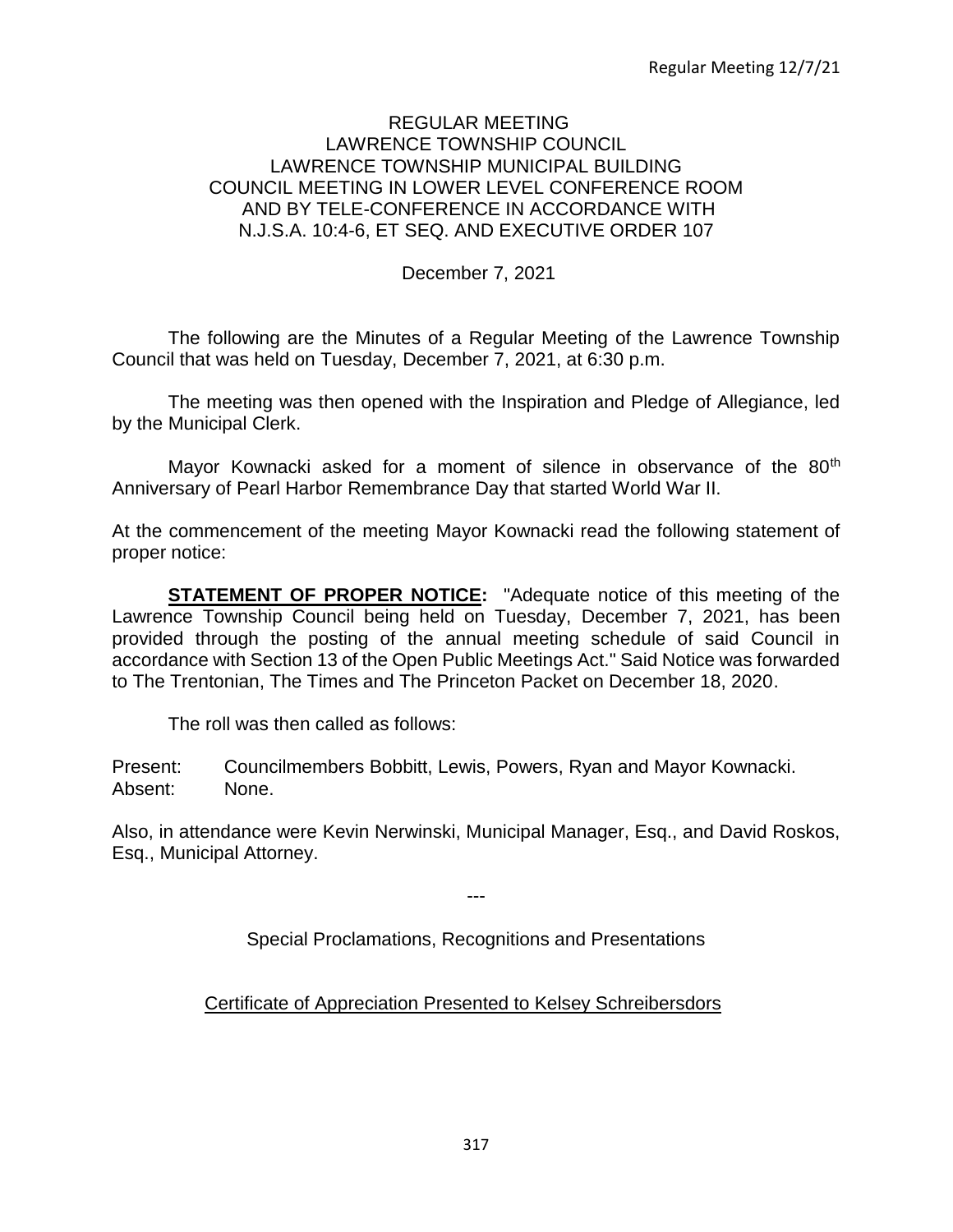Mayor Kownacki turned the floor over to Councilman Ryan who invited Kelsey up to the podium and presented her with the Certificate of Appreciation on behalf of the Mayor and Council. He also acknowledged the Municipal Clerk, Municipal Manager and the Superintendent of Recreation who helped bring her vision of a tennis backboard to fruition.

Councilman Ryan advised that she sent an email to the Council with the size and picture of the backboard she wanted for tennis as well as where she would like it to be located in the Township. And, because of the amazing job she did on her presentation, tonight she is being recognized for the initiative she took in getting the placement of the Tennis Backboard at Veterans Park.

Councilman Ryan further advised that the Municipal Clerk put together a nice package consisting of the Township plaque, pen, tray and cup on behalf of Lawrence Township Council to present to Kelsey on the phenomenal job she did in bringing this matter to the attention of the Council and asked teasingly that she think of them when she is hitting a ball at the backboard and invited her up to the podium to take some photos. Thereafter, Kelsey thanked the Mayor and Council for the special recognition.

---

#### Public Participation

Dr. Dennis Waters, 4 Ivy Glen Lane, advised that he is present this evening as the President of The Lawrence Township Environmental Education Foundation and that he has made a little bit of a pivot from history to natural history. He indicated later in the meeting the Council will vote on a Resolution authorizing a Use Agreement between the Township of Lawrence and The Environmental Education Foundation and the Recreation Department to further develop what will soon be known as the Anne Demarrias Nature Center. And, his group, LTEEF, formerly the Lawrence Conservation Foundation, for many years was a great partner in preserving open space, and with that mission largely accomplished in March of 2020 the Conservation Foundation reorganized their focus on environmental education, and where better else to do it then the Nature Center and Drexel Woods. So, they want to help develop the Nature Center into a valuable, sustainable, community resource to support the Recreation Department in engaging residents of all ages and backgrounds with nature, science, and the local environment. And, they will do this through displays and interpreted signage, family and adult programming, school partnerships, stewardships and research which they will take one step at a time.

Dr. Waters imparted that the Conservation Foundation was a great partner for Lawrence Township and the new Use Agreement will allow that spirt of partnership to continue. He thanked the Township Council for all of their support and indicated that they are looking forward to working with them. They are also looking for help. So, if they know of anyone who would like to join them in this effort to please have them contact him.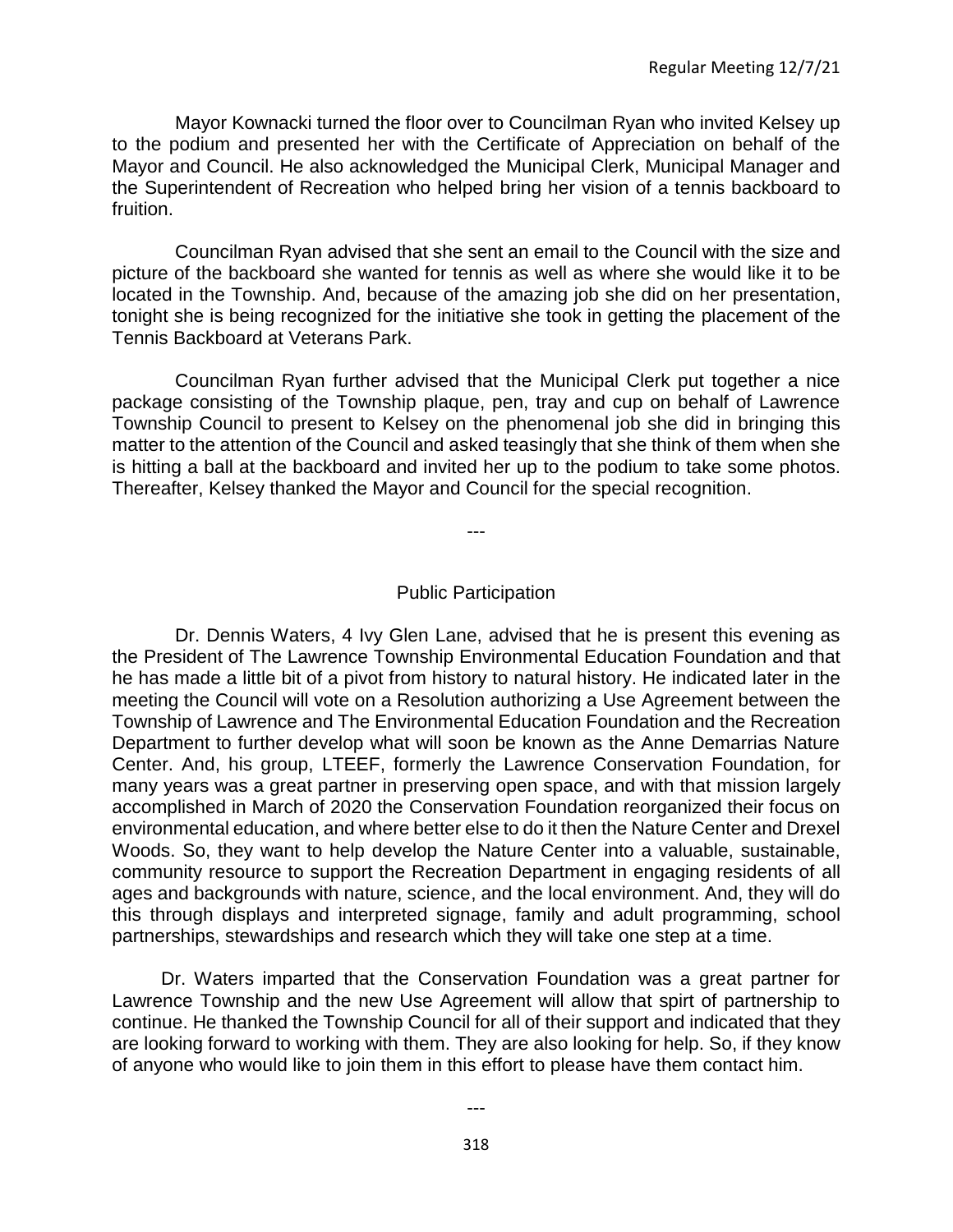## Review and Revisions of Agenda

Councilman Bobbitt requested that the Agenda be amended to move Resolution (H-3), Authorizing the Renaming of the Drexel Woods Nature Center as the Anne Demarais Nature Center of Lawrence Township, prior to the adoption of minutes.

On a motion by Mr. Bobbitt, seconded by Ms. Lewis, the Agenda was amended to include the above revision.

Same was carried on the following roll call vote:

Ayes: Councilmembers Bobbitt, Lewis, Powers, Ryan and Mayor Kownacki. Absent: None. Abstain: None.

Mayor Kownacki stated that Resolution 361-21 is about Anne Demarais who he has known and worked alongside for many years and that he can remember when they started with the flowers down in Eggert Crossing along the Johnson Trolley Line when the railroad ties were still there. Ms. Demarais would talk to him about other trails she was interested in and explaining to him the plans she and her group were working on and laying out for the different trails they felt the Township could benefit by.

Mayor Kownacki stated throughout the years the Township has benefited from Ms. Demarais' plans. She has made it a better township to live in… a better township for the students… a better township for the kids to play in…. a better place for everything. He indicated tonight he will be reading part of the Resolution; but, Ms. Demarais will receive an official copy with the Township Seal from the Municipal Clerk. So, tonight they will be renaming the Nature Center but the Dedication Ceremony of the building with the plaque being placed on the building will be done in the Spring when the weather gets nicer. So, the presentation tonight is just the formal part.

Mr. Nerwinski noted that the adoption of the Resolution is part of a process that involves the New Jersey Department of Environmental Protection (NJDEP) who has to approve the renaming as well. So, the Resolution tonight starts the process and once that is approved it will be submitted to NJDEP. And, once they receive the approval back from NJDEP that the renaming of the Nature Center is appropriate then they will schedule a nice ceremony.

Mr. Nerwinski further noted when the Municipal Clerk and he started working on the Resolution for Ms. Demarais they both were at a standstill; because when they started to review her bio and information as to how much she had done in her life it was hard for them to put everything together in one resolution. But, they will make up for it at the Dedication Ceremony.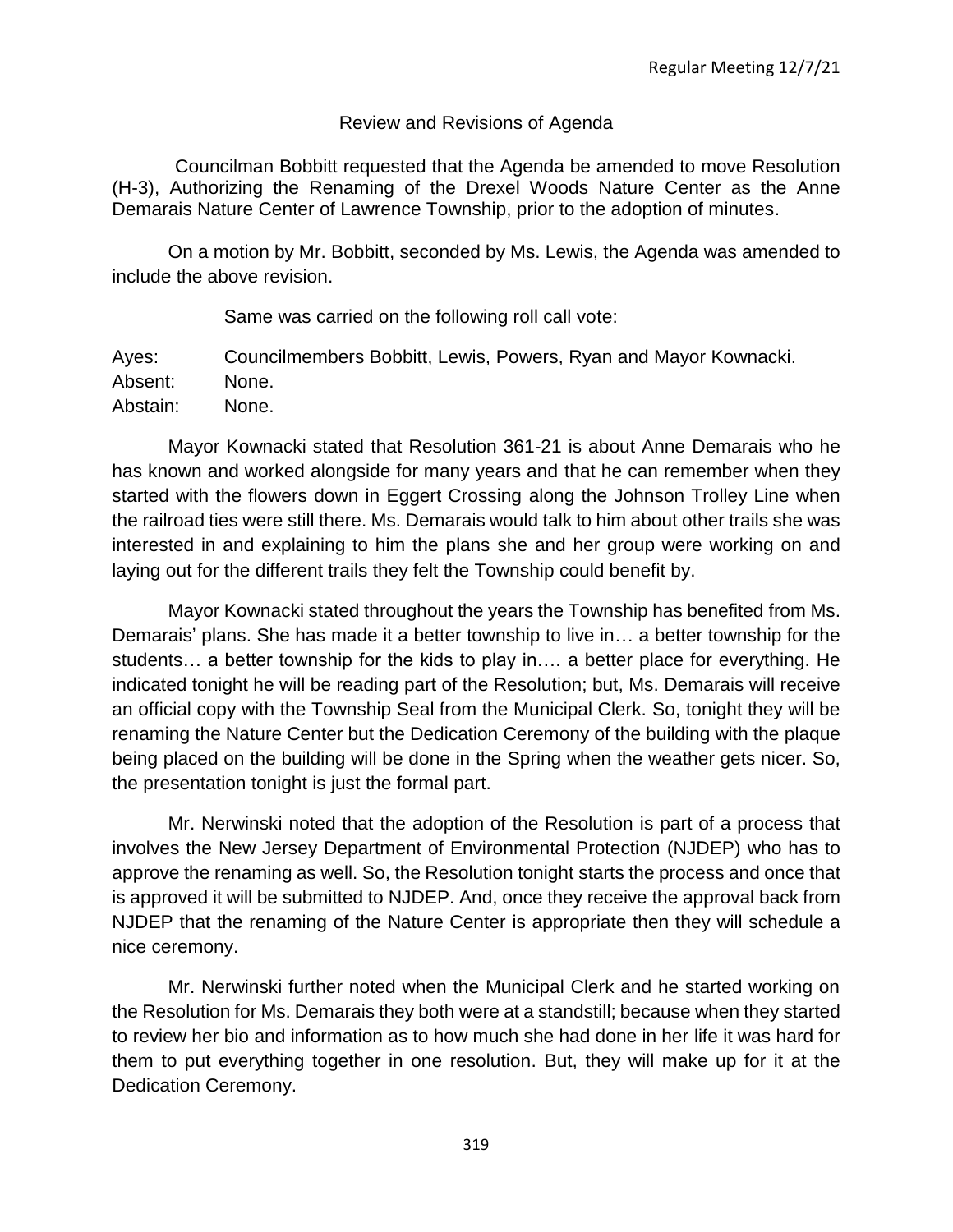Councilman Bobbitt stated he would first like to say what an honor it is to know Ms. Demarais and that over the years there are so many amazing and incredible people in Lawrence Township he has been fortunate to meet. And, he thinks it is very telling that after receiving this type of honor for doing so many things Ms. Demarais' response when asked if she would like to say anything her answer was 'no', which shows her actions speaks louder than words. He then expressed the Council's sincere appreciation and thanked Ms. Demarais again for all that she has done for Lawrence Township.

Councilwoman Lewis thanked Ms. Demarais for everything she has done for Lawrence Township in terms of open space and stated it has been a pleasure working with her and seeing all of the work she has done over the years. And, as someone who is frequently at the Nature Center with about 40 girl scouts for several hours, they appreciate all of the work she has done over the years so they could have those spaces and again thanked Ms. Demarais for her contributions to Lawrence Township.

Councilman Powers echoed the sentiments of his colleagues with regards to Ms. Demarais being a tremendous advocate for open space and trail development in Lawrence Township and stated he can remember being on the Planning Board when her vision was articulated and has now become a reality in no small part due to her efforts. And, the Council appreciates what she has done and the renaming of the Nature Center is a well-deserved honor and congratulated her again for all her efforts.

Councilman Ryan thanked Ms. Demarais for all her contributions to the Township and congratulated her on a job well done and asked that she keeps up the good work.

Mayor Kownacki then read part of the following Resolution into record:

## Resolution No. 361-21

WHEREAS, Anne Demarais is a well-respected and longtime resident of the Township of Lawrence; and

WHEREAS, Anne has given her time, effort and energy to create thoughtful and rewarding recreational and educational experiences throughout the community; and

WHEREAS, with Anne's vision and understanding that to achieve anything of lasting value to a community it was necessary to build coalitions of like-minded residents, business owners, education administrators and township officials to work together to creating such special natural destinations as the Lawrence Greenway, the Trails at Drexel Woods, the Lawrence Nature Center and the Lawrence-Hopewell Trail; and

WHEREAS, the Lawrence Township Council is desirous of recognizing Anne's many years of hard work dedicated to preserve open space and create natural treasures within our community for generations of people to walk, jog, cycle, skate and learn; and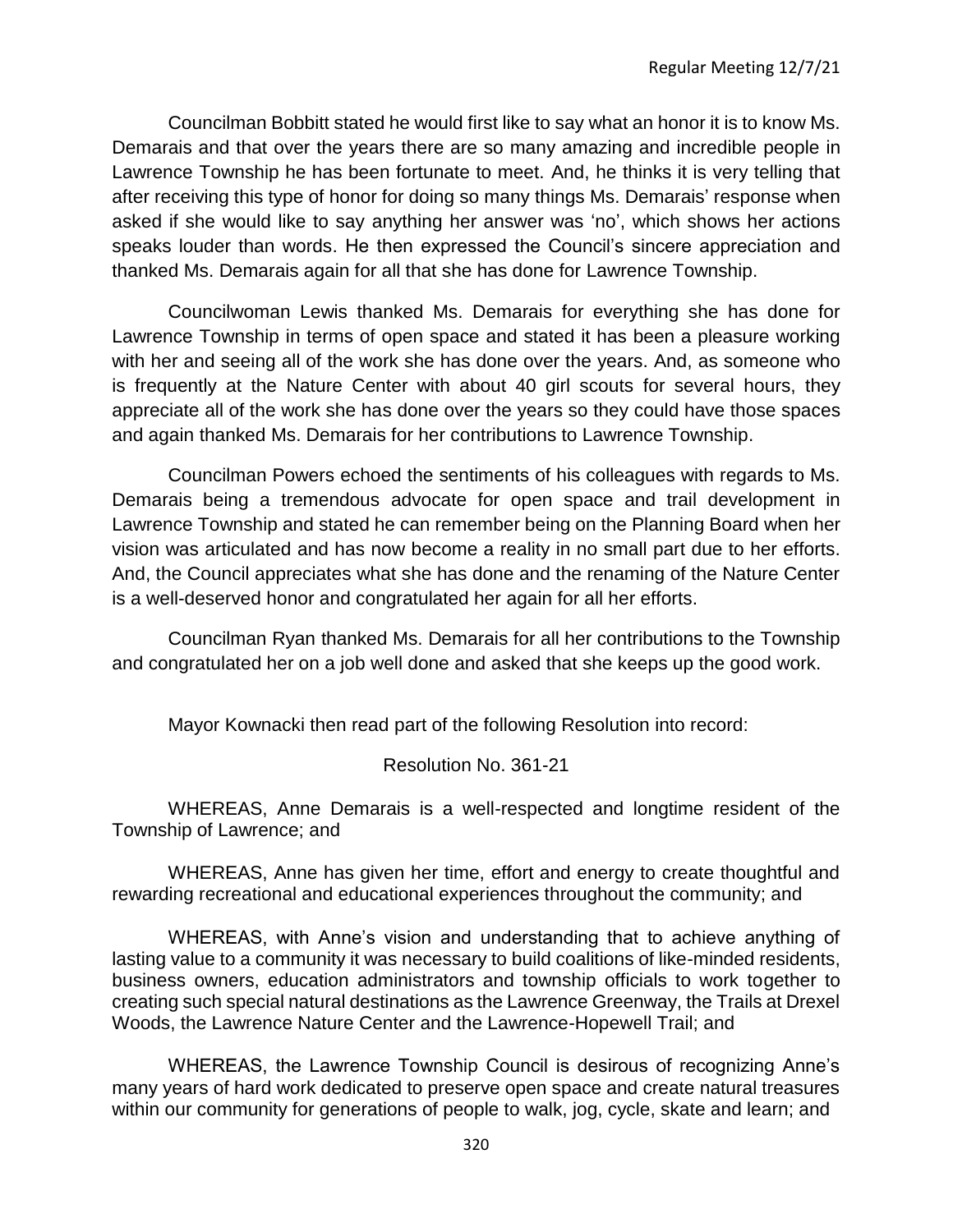NOW, THEREFORE, BE IT RESOLVED by the Township Council of the Township of Lawrence, County of Mercer, State of New Jersey hereby authorizes that the Lawrence Nature Center be from now and into perpetuity known as the

# *Anne Demarais Nature Center of Lawrence Township*

Resolution No. 361-21 (18-H.3) was approved by the following roll call vote:

| <b>COUNCIL</b>     | <b>AYE</b> | <b>NAY</b> | <b>PRESENT</b> | <b>ABSENT</b> | <b>ABSTAIN</b> | <b>MOVE</b> | <b>SECOND</b> |
|--------------------|------------|------------|----------------|---------------|----------------|-------------|---------------|
| <b>Mr. Bobbitt</b> |            |            |                |               |                | n           |               |
| Ms. Lewis          |            |            |                |               |                |             |               |
| <b>Mr. Powers</b>  |            |            |                |               |                |             | Δ             |
| Mr. Ryan           |            |            |                |               |                |             |               |
| Mayor Kownacki     | n          |            |                |               |                |             |               |

Cited Resolutions are spread in their entirety in the Resolution Books of the Township of Lawrence.

---

# Adoption of Minutes

On a motion by Mr. Powers, seconded by Mr. Bobbitt, the Minutes of Regular Meeting of October 5, 2021 were approved without corrections on the following roll call vote:

Same was carried on the following roll call vote:

Ayes: Councilmembers Bobbitt, Powers, Ryan and Mayor Kownacki. Absent: None.

Abstain: Councilwoman Lewis.

On a motion by Ms. Powers, seconded by Mr. Bobbitt, the Minutes of Closed Session Meeting of October 5, 2021 were approved without corrections on the following roll call vote:

~~~

Same was carried on the following roll call vote:

Ayes: Councilmembers Bobbitt, Lewis, Powers Ryan and Mayor Kownacki.

Absent: None.

Abstain: Councilwoman Lewis.

 $\sim\sim\sim$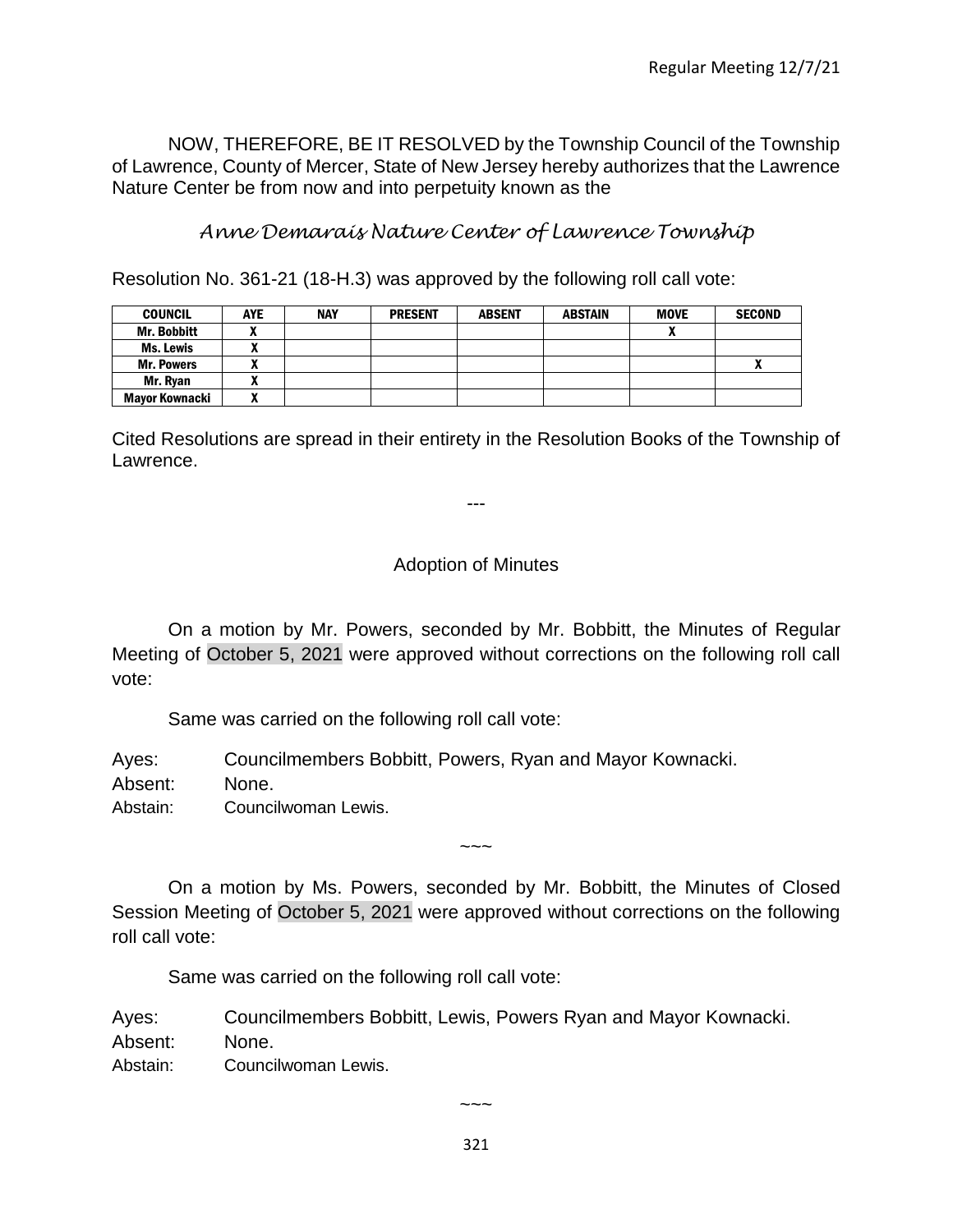On a motion by Ms. Lewis, seconded by Mr. Powers, the Minutes of Closed Session Meeting of October 19, 2021 were approved without corrections on the following roll call vote:

Same was carried on the following roll call vote:

Ayes: Councilmembers Bobbitt, Lewis, Powers Ryan and Mayor Kownacki. Absent: None. Abstain: None.

On a motion by Ms. Lewis, seconded by Mr. Powers, the Minutes of Closed Session Meeting of November 4, 2021 were approved without corrections on the following roll call vote:

 $\sim\sim\sim$ 

Same was carried on the following roll call vote:

Ayes: Councilmembers Bobbitt, Lewis, Powers Ryan and Mayor Kownacki. Absent: None. Abstain: None.

# Awarding or Rejecting of Bids

---

There was no award or rejection of bids.

Introduction of Ordinances

---

Mayor Kownacki read by title, an ordinance entitled, "AN ORDINANCE AMENDING ORDINANCE NO. 2410-21 SALARY ORDINANCE OF THE TOWNSHIP OF LAWRENCE – UNCLASSIFIED AND/OR EXEMPT, SEASONAL, EMERGENCY (NON-UNION) EMPLOYEES FOR 2020-2021"

Mr. Nerwinski advised that the Ordinance amends Ordinance No. 2410-21 Salary Ordinance (Non-Union) by adding the title of Emergency Response Specialist to provide compensation as part of the new Fire Ordinance.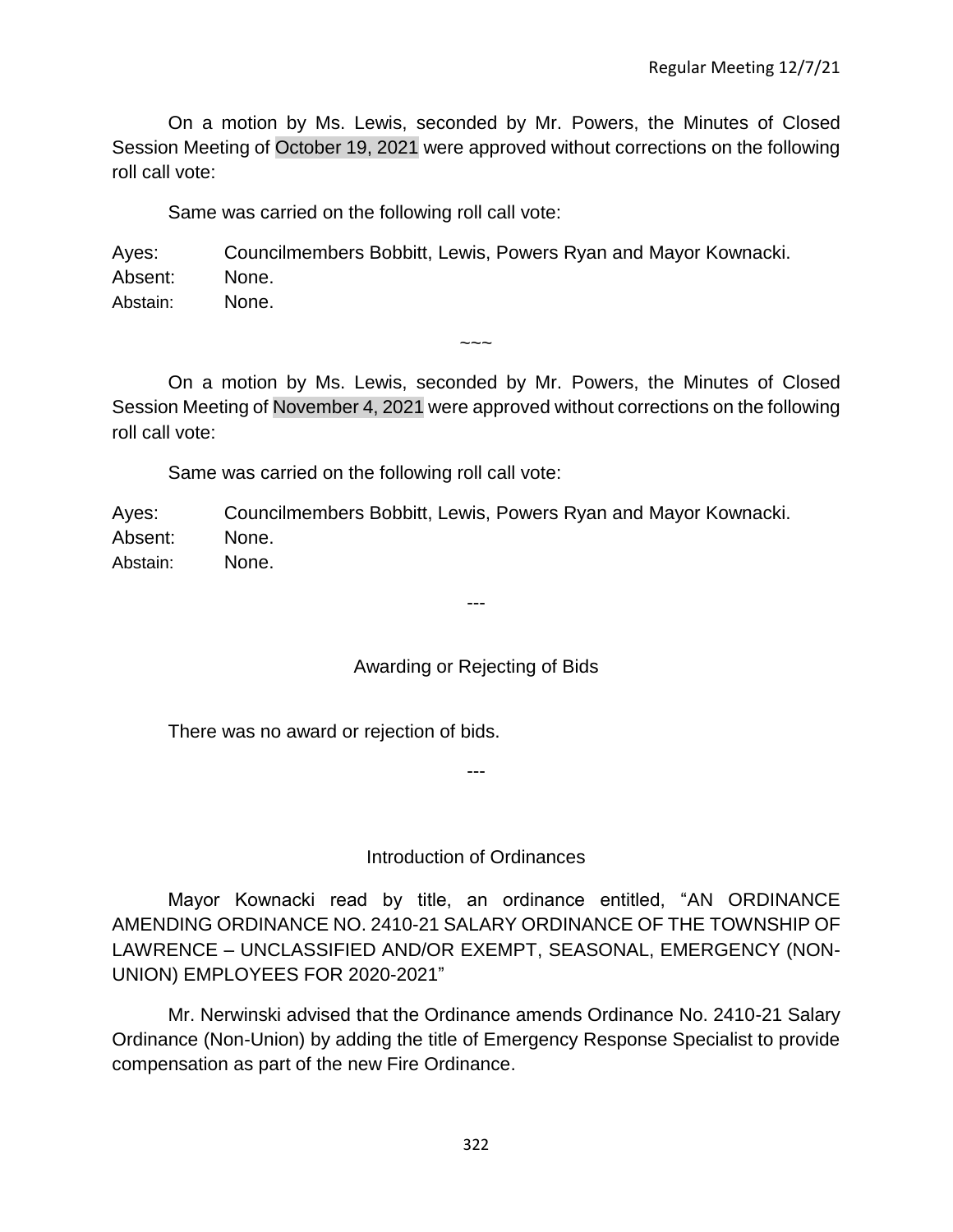The Ordinance No. 2413-21 was approved on the following roll call vote:

| <b>COUNCIL</b>     | <b>AYE</b> | <b>NAY</b> | <b>PRESENT</b> | <b>ABSENT</b> | <b>ABSTAIN</b> | <b>MOVE</b> | <b>SECOND</b> |
|--------------------|------------|------------|----------------|---------------|----------------|-------------|---------------|
| <b>Mr. Bobbitt</b> |            |            |                |               |                |             |               |
| Ms. Lewis          |            |            |                |               |                | ~           |               |
| <b>Mr. Powers</b>  |            |            |                |               |                |             | $\mathbf{v}$  |
| Mr. Ryan           |            |            |                |               |                |             |               |
| Mayor Kownacki     |            |            |                |               |                |             |               |

---

## Adoption of Ordinances

Mayor Kownacki read by title, an ordinance entitled, "AN ORDINANCE AMENDING ORDINANCE NO. 2404-21, THE LAWRENCE TOWNSHIP ADMINISTRATIVE CODE ESTABLISHING A LAWRENCE TOWNSHIP FIRE AND EMERGENCY MEDICAL SERVICE DIVISION UNDER THE DEPARTMENT OF PUBLIC SAFETY"

## Ordinance No. 2412-21

# AN ORDINANCE AMENDING ORDINANCE 2404-21, THE LAWRENCE TOWNSHIP ADMINISTRATIVE CODE ESTABLISHING A LAWRENCE TOWNSHIP FIRE AND EMERGENCY MEDICAL SERVICE DIVISION UNDER THE DEPARTMENT OF PUBLIC SAFETY

WHEREAS, fire protection services for the Township of Lawrence is provided through a career fire staff (Station 20) and three volunteer companies: Slackwood Fire Company (Station 21), Lawrence Road Fire Company (Station 22), and Lawrenceville Fire Company (Station 23); and

WHEREAS, the career firefighters and the volunteer firefighters provide an invaluable service to the community by responding to a wide variety of emergencies involving fires, explosions, hazardous conditions, natural and human-made disasters, as well as non-emergency service calls; and

WHEREAS, emergency medical services for the Township of Lawrence are provided through a career staff of emergency medical technicians and a supervising chief; and

WHEREAS, emergency medical services, also known as ambulance services or paramedic services, provide urgent pre-hospital treatment and stabilization for serious injuries and transport to definitive care for the residents and visitors to our community; and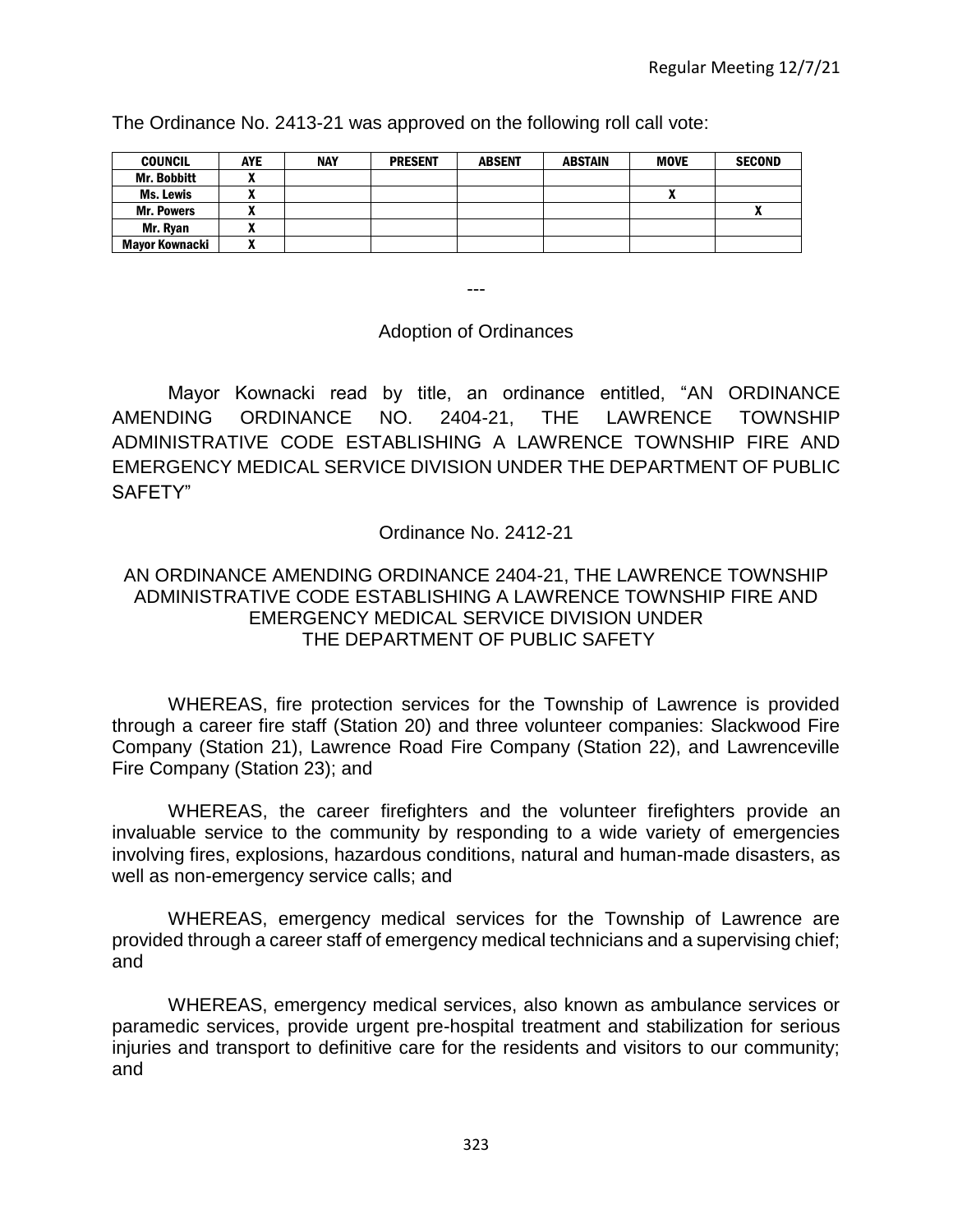WHEREAS, it is the responsibility of the governing body to ensure that the community's fire protection services and emergency medical services are prepared, staffed, and equipped to carry out their mission at the level of expectation of the residents and taxpayers; and

WHEREAS, the governing body requested and funded an *operational audit* of the Township's fire services by a qualified, independent group of fire professionals in which a report was prepared and provided to the governing body in November 2020; and

WHEREAS, the operational audit report (hereafter, the Report) included, among other things, a recommendation (# 19 of 38 total recommendations) to restructure the fire department to create a single, combination volunteer and career fire division that includes the Fire Official (aka, Fire Marshal) and Fire Prevention Specialist, Housing Inspector and Emergency Medical Services and under the authority of a full-time Municipal Emergency Management Coordinator (Chief) (effectively creating a department known as, *Lawrence Township Fire & Emergency Medical Services Division*); and

WHEREAS, it is has become necessary and is appropriate to implement the recommendation described in the preceding paragraph (and more detailed in the Report) to improve the organizational structure of municipal operations and to better serve the community as well as to preserve and improve the longstanding tradition of service by the volunteer fire companies; and

NOW, THEREFORE, BE IT ORDAINED by the Township Council of the Township of Lawrence, County of Mercer, State of New Jersey, that the following shall be implemented:

- 1. There shall be created a *Lawrence Township Fire and Emergency Medical Services Division* (hereafter, the "Division"), under the authority of a full-time Municipal Emergency Management Coordinator.
- 2. The Fire Department shall combine the career firefighters (Station 20) and the volunteer firefighters of Slackwood Volunteer Fire Company (Station 21), Lawrence Road Volunteer Fire Company (Station 22), and Lawrenceville Volunteer Fire Company (Station 23), and the Division shall also include the Fire Official (and Fire Prevention Specialists and Housing Inspector) and Emergency Medical Services.
- 3. The Director of Public Safety (hereafter, the "Director") shall appoint a Chief of Fire & Emergency Medical Services (hereafter, the "Chief"). The Chief shall serve as the ranking executive officer of the Division under the direction and supervision of the Director.
- 4. The three volunteer fire companies shall maintain their autonomy consistent with their charters and as non-profit organizations in all respects except for fire ground operations.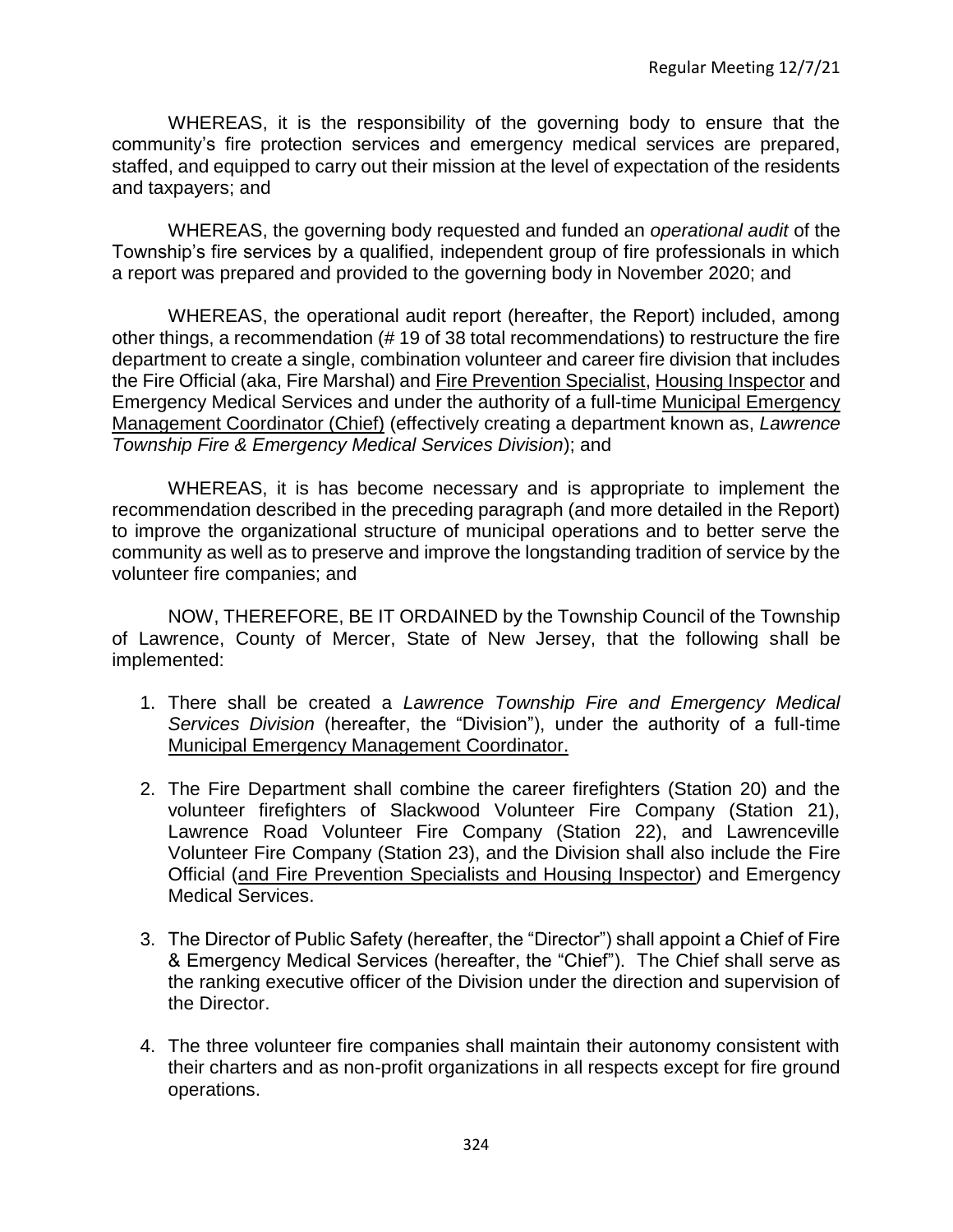- 5. Each volunteer fire company shall consist of the following: 1) One *Deputy Chief*  (entitled to a \$2,500 annual stipend paid by the Township), 2) One *Battalion Chief*, 3) One *Captain,* and 4) Three *Lieutenants*. All officers shall be elected by the qualifying members from each fire company (not later than November 1<sup>st</sup> before the terms expire) and conditioned upon approval by the Chief and Director of Public Safety. The Chief shall define responsibilities for each officer.
- 6. The Career Firefighters, the Fire Official (and Fire Prevention Specialist, Housing Inspector), and Emergency Medical Technicians shall maintain their current form and functions subject to the changes to the overall organizational operations made herein.
- 7. The Division shall be under the Department of Public Safety of the Township of Lawrence. See the attached *Organizational Chart* as Exhibit A.
- 8. The Chief shall have the primary responsibility to:
	- a. Establish policy, procedures, and orders for the efficient operation of the Division, and ensure compliance with the same;
	- b. Establish and implement a program for proper training of all members of the Fire and Emergency Medical Services departments;
	- c. Establish orders for the efficient operation of fire ground operation, with advice from the Deputy Fire Chiefs and the supervising officer of the Career staff;
	- d. Provide adequate equipment and materials for the Division to operate. Including, but not limited to, ensuring each member of the Division is properly uniformed and equipped to perform duties professionally and safely;
	- e. Maintain compliance with local, state, and federal laws in the operations of the Division;
	- f. Identify and apply for grant and other funding opportunities related to Division operations;
	- g. Coordinate box alarm plans with each Deputy Fire Chief for approval by the Director;
	- h. Assist the Deputy Fire Chiefs with the development of a volunteer recruitment program;
	- i. Complete any other duties required as a department head and as designated by the Director.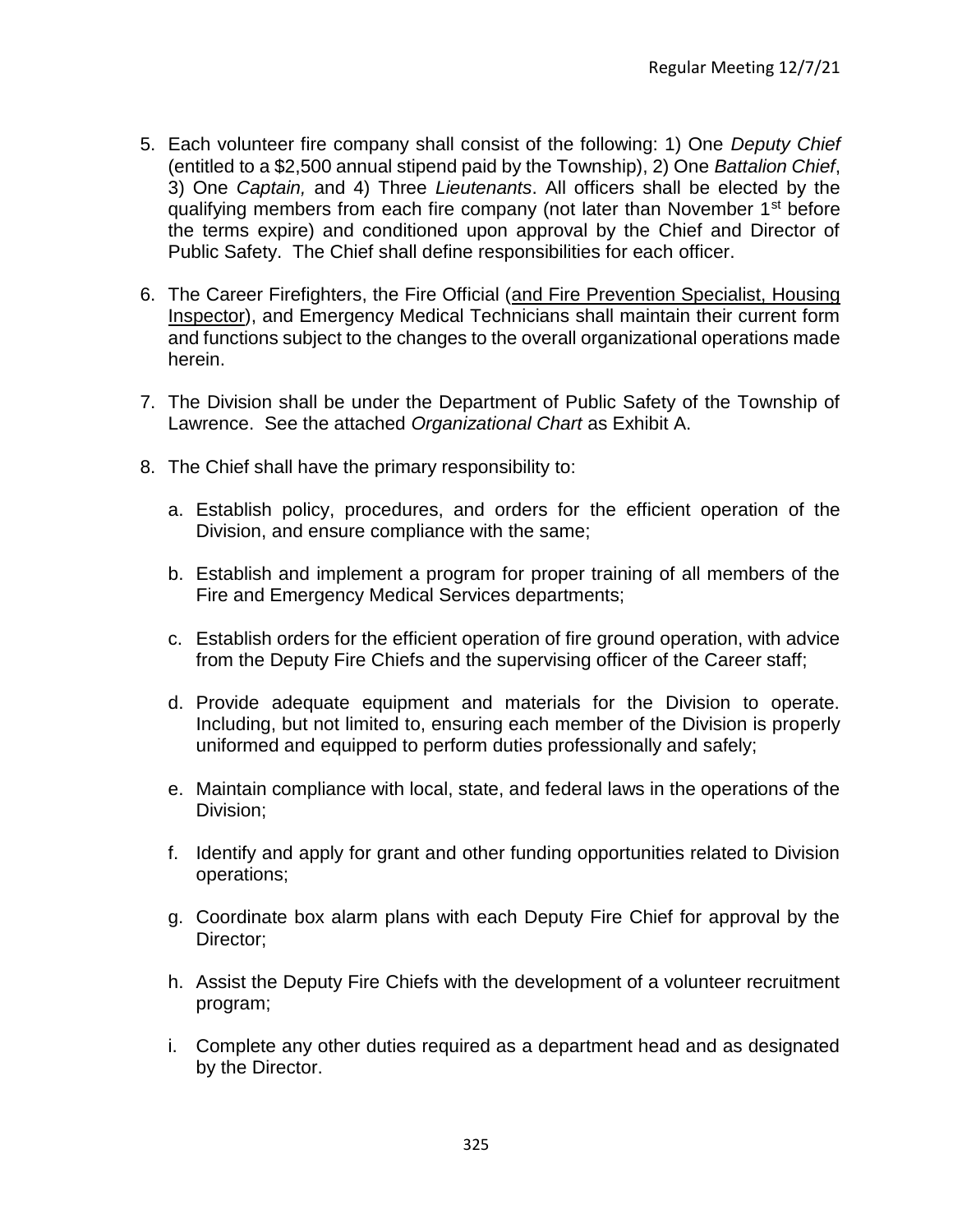9. Any article, section, paragraph, subsection, clause, or other provision of the Lawrence TOWNSHIP Municipal Code inconsistent with the provisions of this ordinance are now repealed to the extent of such inconsistency.

10. If any section, paragraph, subsection, clause, or provision of this ordinance shall be adjudged by a court of competent jurisdiction to be invalid, such adjudication shall apply only to the section, paragraph, subsection, clause, or provision so adjudged, and the remainder of this ordinance shall be deemed valid and effective.

11. This ordinance shall take effect upon its passage and publication and as otherwise provided for by law.

Adopted: December 7, 2021

The Ordinance was adopted after the public hearing thereon, on the following roll call vote:

| <b>COUNCIL</b>     | <b>AYE</b> | <b>NAY</b> | <b>PRESENT</b> | <b>ABSENT</b> | <b>ABSTAIN</b> | <b>MOVE</b> | <b>SECOND</b> |
|--------------------|------------|------------|----------------|---------------|----------------|-------------|---------------|
| <b>Mr. Bobbitt</b> |            |            |                |               |                |             |               |
| Ms. Lewis          |            |            |                |               |                | Λ           |               |
| <b>Mr. Powers</b>  |            |            |                |               |                |             |               |
| Mr. Rvan           |            |            |                |               |                |             |               |
| Mayor Kownacki     |            |            |                |               |                |             |               |

# **Manager's Report –**

Mr. Nerwinski reported that his Manager's Report now includes topics he plans to discuss with the Council during his report so that the Council could have some idea as to the subject prior to them going into full discussion.

---

Mr. Nerwinski stated his first item of discussion is concerning Memorials in Community Parks, and advised from time to time he receives calls from residents regarding memorials being put in the parks for love ones whether it is installing a plaque on a bench or having a tree planted in their honor. Further, there are a lot people at Colonial Lake that are deeply attached to the Lake where they spend a lot of their time and that is where he gets most of the requests. Currently, the Township has no formal policy; but, maybe one could be established. He is not seeking anything from the Council at this time; he just wanted to start the conversation and they can follow up at the next Council Meeting to determine what, if anything, they would like to do going forward and proceeded to elaborate on an appropriate approach regarding a set policy.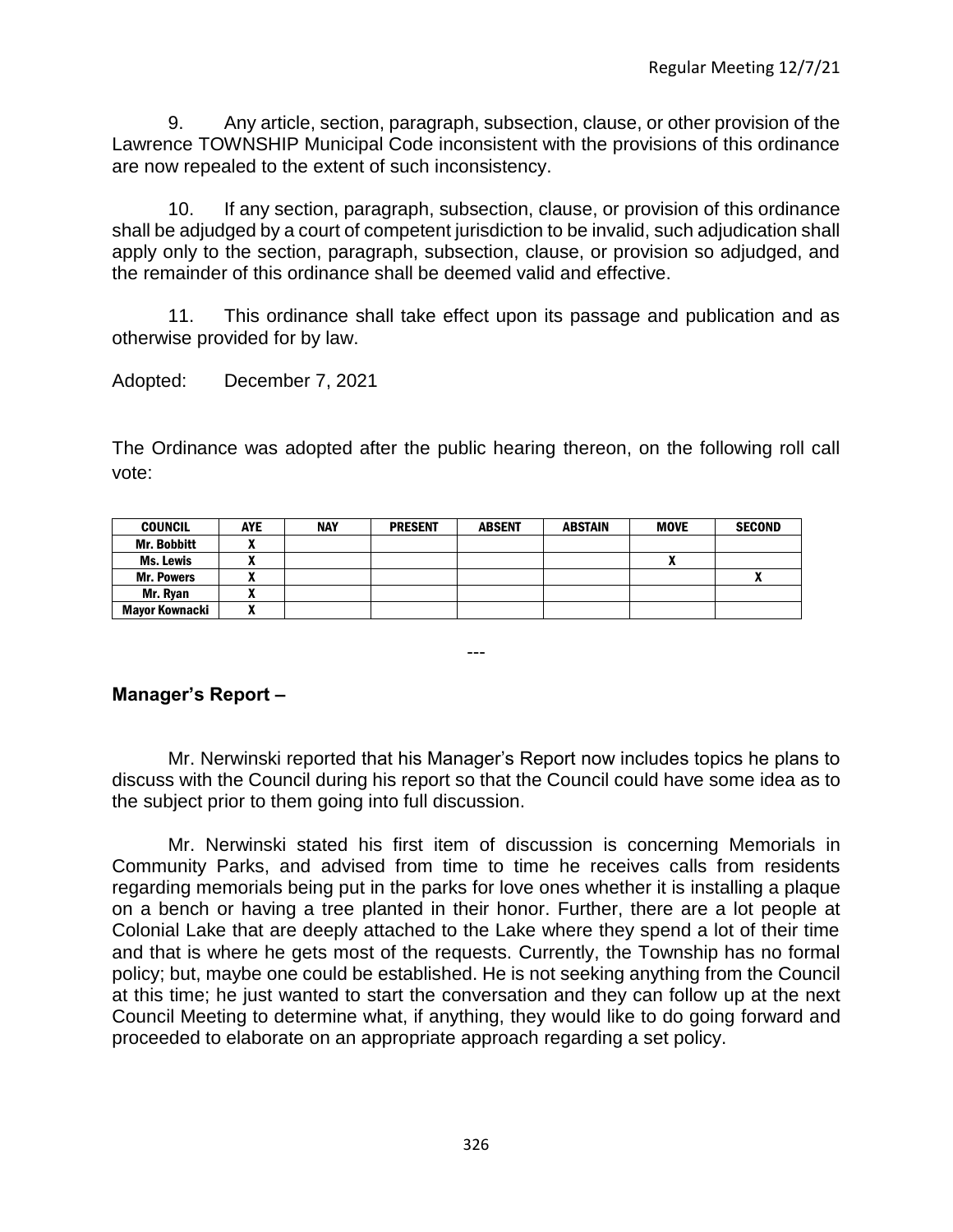An exchange of dialogue took place relative to Hamilton Township having a policy as well as other communities that Lawrence could model a formal policy after if they decide to implement one.

Mr. Nerwinski reported with regards to the Cannabis Ordinance the State just signaled that they are now going to start accepting applications from the Cannabis industries for permits for all of the categories involved with March 15 being the deadline for Recreational Marijuana. And, he has been receiving inquires from cannabis companies wanting the know what the Lawrence Township process is; because they are limiting their licenses and only allowing two cannabis businesses in one designated area. There are no issues with the other cannabis companies involved… just the retail recreational sale where licensees are limited to two; potentially, three if Zen Leaf decides they want to do recreational sales, which they have signaled they would like to do. So, they have to determine the timeframe in terms of prioritizing who is truly interested so that their position is solidified, as number one or two in the process. He then questioned should it be the filing of a Planning Board or Zoning Board Application or should the Township have their own application process requiring some escrow to held; because he can envision a lot of companies stating their interest but never getting to Lawrence Township because they may be more successful in another town. So, they should try to engage with more meaningful players to signal to them that they are serious, they have a site involved, and they will post the necessary escrow to hold their position.

Mr. Nerwinski asked the desire of the Council in terms of setting a policy for the issuance of a recreational cannabis license. Mr. Roskos stated that they want to see some evidence of the Contract Rights to a property stating that it is in the appropriate zone, as they do not just want to entertain any business desire. They need to show proof that they have a contract with a recorded owner or that they have purchased the property. Mr. Nerwinski stated they can model it after how they handle the Alcoholic Beverage Licenses where the Police Department does the investigation. A general discussion ensued relative to the handling of the Recreational Use License for Zen Leaf and their position being reserved in accordance to the Township's Cannabis Ordinance; minority and small cannabis businesses being beneficial for the community; the use of a bid process being too complex for the issuance of cannabis licenses as well as the Council not wanting a bid war to push out smaller cannabis businesses; prohibitive fees as it relates to some municipalities charging very large fees that are already being challenged in court and establishing an escrow threshold that would be reasonable for small to large cannabis businesses. After the discussion, it was the consensus of the Council for Mr. Nerwinski to move forward with creating a policy for recreational cannabis licenses.

Mr. Nerwinski reported that the Community Aide position has been filled. The new employee, Craig Dinwoodie, starts tomorrow, December  $8<sup>th</sup>$  in the position that was withheld for the past couple of years because of the pandemic. The vision was to create a unique position within the municipal operations, designating someone to act as the Liaison to businesses and to the residents within the community. He thinks they found someone who is uniquely qualified, and it is a position over time that will develop further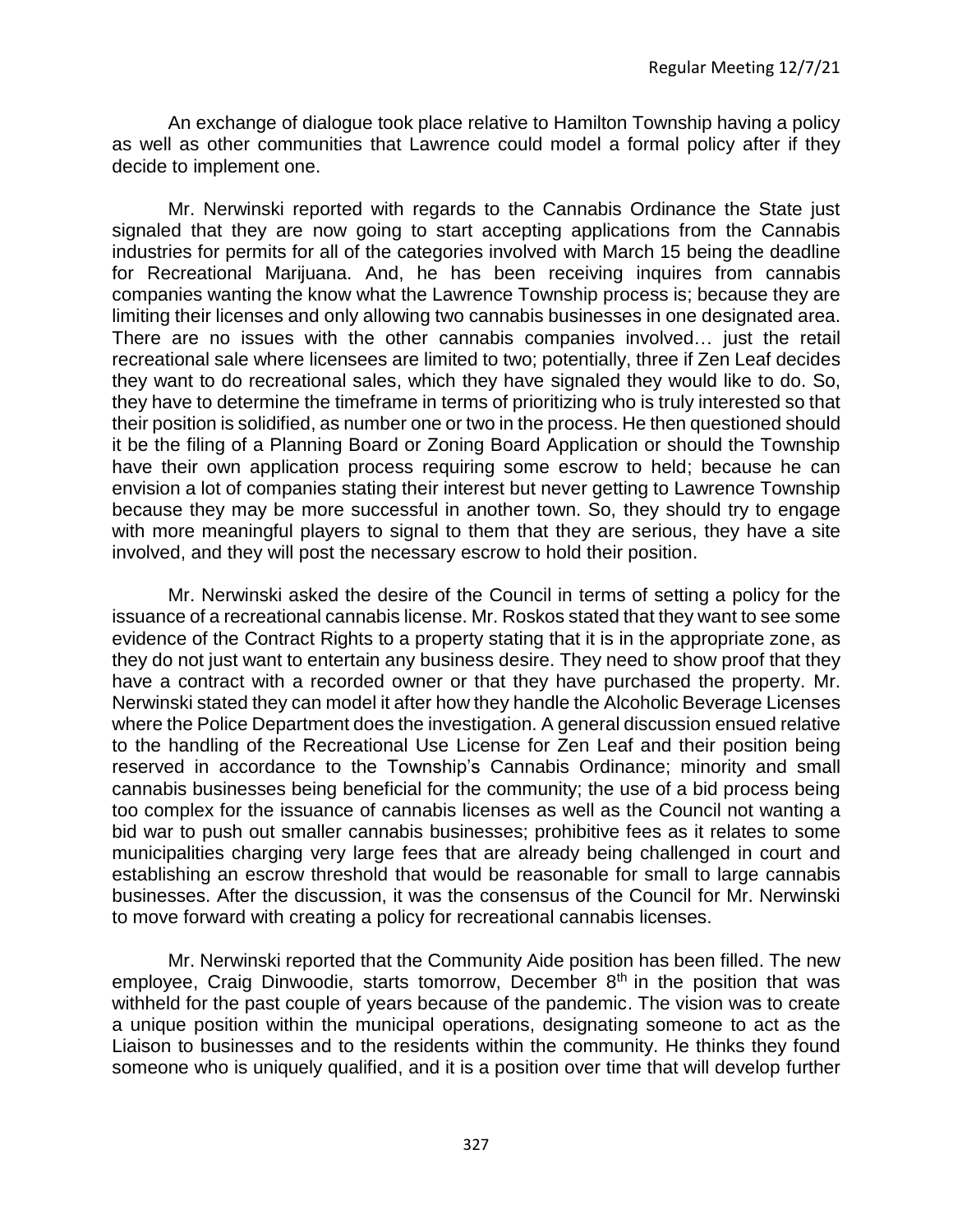which they are very excited about. He advised that Mr. Dinwoodie will be at the next meeting to formally introduce himself.

Mr. Nerwinski also reported that Mr. Dinwoodie will serve as a member of the Growth & Redevelopment Committee which he has spoken with Councilman Bobbitt about in terms of him figuring out how to really get the Committee going, as he knows the members want to do more. He will also be creating a database of all the businesses within Lawrence Township so that he will have their contact information as he will be a problem solver between the businesses and government. In addition, he will be working on the Senior-Connect Program that they previously started in terms of getting the residents signed up on Nixle and just pushing people to be better connected, and indicated it is a new situation they hope will work out.

Councilman Bobbitt echoed Mr. Nerwinski's comments with regards to the Growth & Redevelopment Committee being very excited about the new Community Aide and having some sort of point person that can help navigate township issues for new businesses opening without having to contact Mr. Nerwinski or the individual departments. Councilwoman Lewis thanked Mr. Nerwinski for his due diligence in continuing his search until someone was found to fill the position.

Mr. Nerwinski reported for the last several years they have had a serious problem with the Crossing Guard Program. And, although the crossing guards do a great job there are times due to their personal situations that they frequently call out at the last minute for whatever reason which puts the Township in a really bad position being they have to use police officers to man the position of a crossing guard that takes them away from their patrol duties. So, there are days that there are no police officers patrolling because they are acting as crossing guards. And, if there is ever an emergency that a police officer needs to respond to then there is nobody to man the crossing guard position.

Mr. Nerwinski advised that it is a real problem and they are not alone in this situation as there are other communities having the same problem with regards to a shortage of crossing guards being committed. He indicated that the position is four (4) hours a day, (2 hours in the morning and 2 hours in the afternoon) so they would have to find an individual who is able to commit to the whole day which is difficult to do. So, they decided that they needed to outsource this out to a company, as there are now security companies who have offshoot departments for crossing guards. He then discussed a Resolution on tonight's Agenda appointing the School Traffic Guards, consisting mostly of retired police officers with the required certifications, and one company they identified through a bid process that met all the qualifications they are looking for and advised once everything is finalized every crossing guard hired by Lawrence Township has the first shot of getting hired by the new company with the exact same pay. They will also have opportunities to work during the summer time if they so choose. And, when there is a callout the company will be able to provide relief without police officer being diverted from their duties… so this is a new situation that they hope works out. The anticipated start date is January 3, 2022.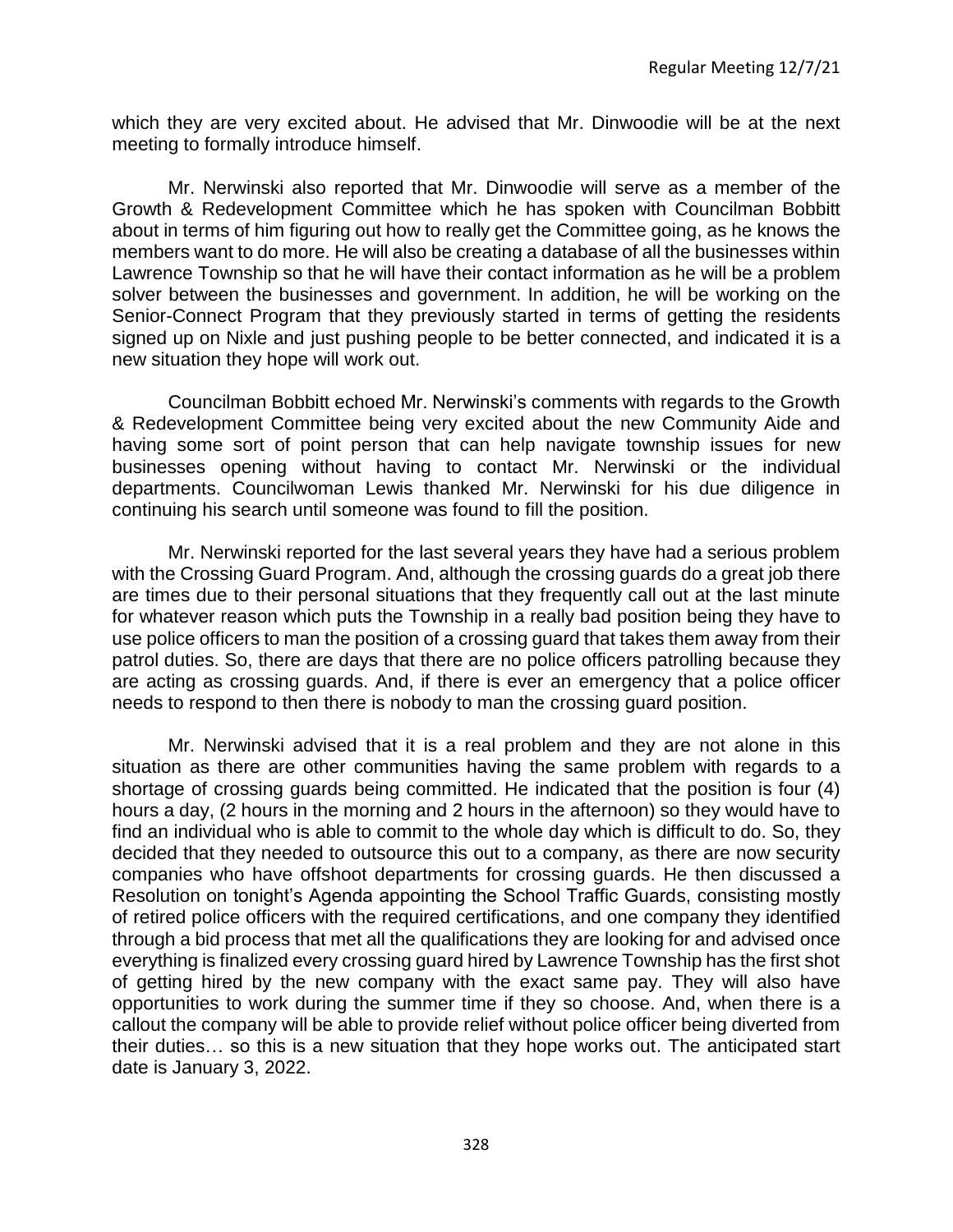Councilwoman Lewis inquired about the cost of outsourcing the crossing guards versus the current pay for crossing guards. Mr. Nerwinski advised that it will cost more money; but, they are not outsourcing the job to save money, they are outsourcing to meet their public safety obligation and not have police officers at premium salaries do the work of a certified crossing guard. Councilwoman Lewis stated the reason there are more open spots is because the schools cut busing without consultation with the Township and then added additional crossing guard spots. So, what saved money in one place, cost money in another, and there is no question that the Township has an obligation and this is a smart way to do it; but she is concerned that they are going to have another school year where there might be a retraction of buses again, and she thinks they should have earlier conversations with the School Administration if the schools are going to make changes that impact the Township's budget and services so that the Township knows before they make those cuts and announce them to the public.

Mr. Nerwinski reported that the Lawrence Township Volunteer Awards 2022 Nomination Form is up and ready. And, hopefully, they will start receiving applications on the Township website, and the Council should start thinking about the Committee and how they would like to fill those committee spots. He indicated he can make some suggestions to the Council that they can discuss at the next meeting and that they should consider taking in applications from all places…residents, businessowners and people who do charity work. As discussed, this is another situation that Mr. Dinwoodie could be involved in and take on in-house. Councilwoman thanked Mr. Nerwinski for his due diligence in getting this task done.

Mr. Nerwinski reported that the Municipal Prosecutor, Alfred Vuocolo, is retiring and they have to fill that very important spot by January 1, 2022. They have advertised for the position with very limited responses and that Hamilton Township is also looking for a Municipal Prosecutor. He indicated that the Municipal Prosecutor's gig is really difficult and it is a very trying position even though it fits in many retires schedules… as it is job for a young person. And, unlike the Public Defender they are barred from doing criminal defense throughout the State. The appointment of a Public Defender is a coveted situation being they can actually get private clients and fulfil their mandates as a public defender in court, and do criminal defense in all the other courts within the County or State; prosecutors are completely conflicted out of taking on any cases except for civil cases. So, it is going to be a challenge for the Township, and he just wanted to apprise the Council of the situation.

---

# **Attorney's Report –**

There was no Attorney's report.

---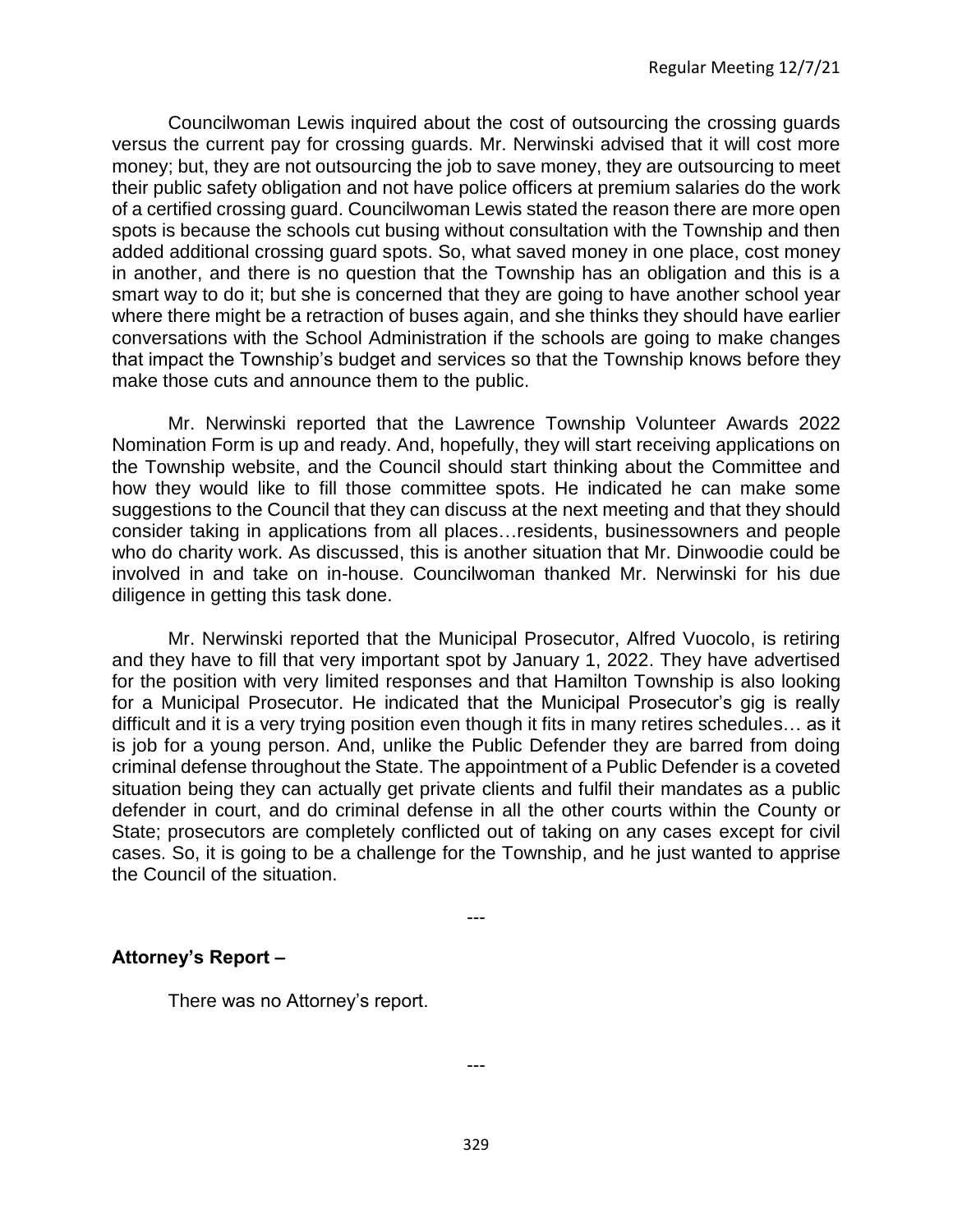# **Clerk's Report –**

Ms. Norcia advised that the Reorganization Meeting is on Saturday, January 1, 2022, and the first Regular Meeting of the year is Tuesday, January 4, and asked if the Council would like keep the meeting date of January 4 or would they prefer to move it to Thursday, January 6 to give a little more space in between the two meetings. Mr. Nerwinski asked Ms. Norcia whether Mr. Kiriakatis (CFO) signaled to her any budgetary or other need for the January 4 meeting. She replied 'no'. He indicated if it is the pleasure of the Council they can conduct essential business at the Reorganization Meeting and just have the January 18 meeting. The consensus of the Council was for Ms. Norcia to check with the CFO as to the need for the January 4 meeting. And, if there is no need for the meeting, she can cancel the meeting of January 4 and the next meeting of Council will convene on January18.

Ms. Norcia asked the wishes of the Council with regards to the Reorganization Meeting being moved to the Senior Center where they can socially distance a little better instead of being in the crowded Council Meeting Room at Town Hall. She stated the decision does not have to be made immediately, she is just putting it out so they can give it some thought. Mr. Nerwinski replied that they are almost two years into the pandemic and people are vaccinated and educated on wearing masks so he does not see a need to move the meeting the Senior Center as they will have the same requirements and protocols in place. Members of Council concurred.

---

---

## **Unfinished Business –**

There was no unfinished business.

#### **New Business –**

There was no new business.

---

# **Public Participation (3-minute limitation per speaker)** –

There was no public participation.

---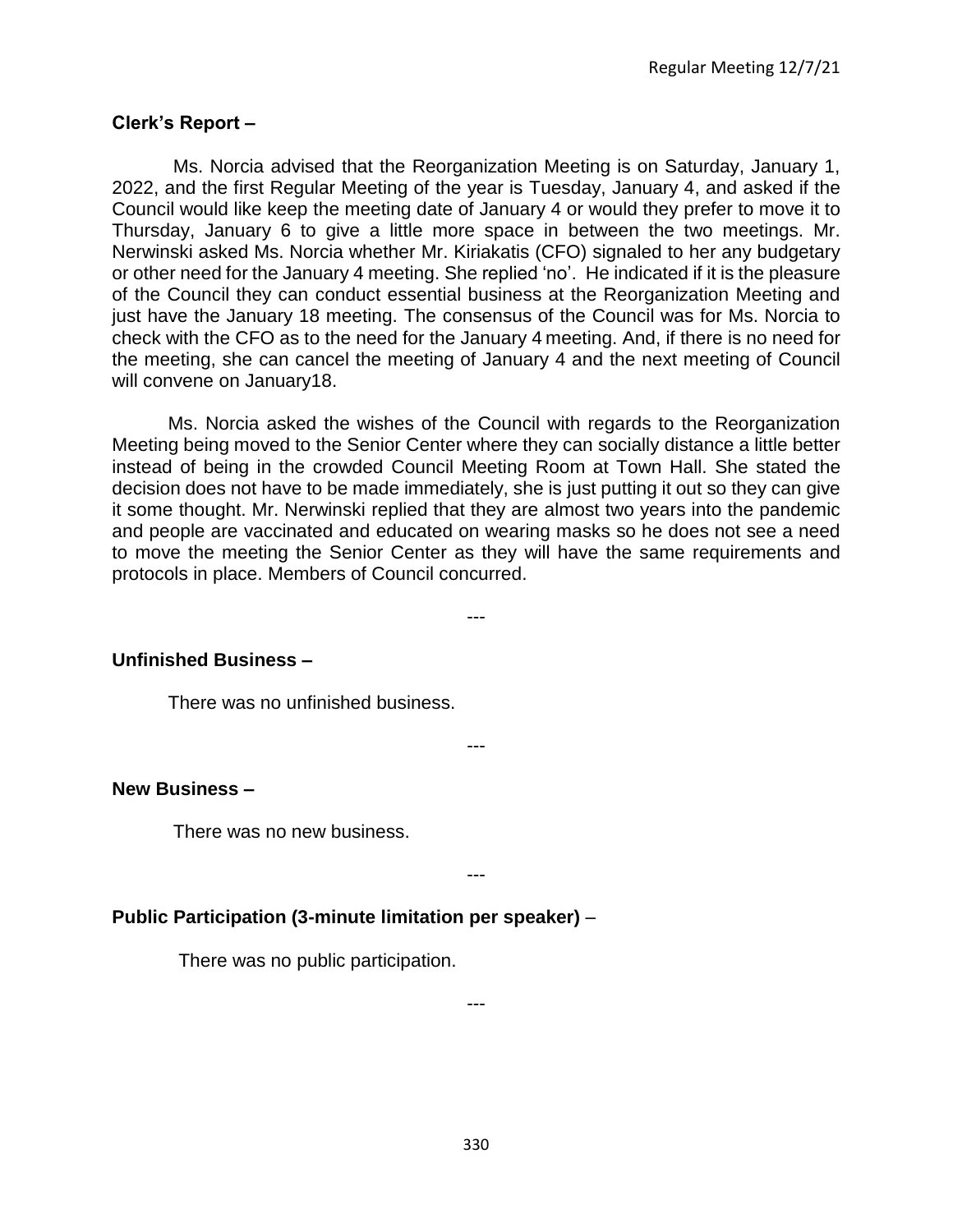## Resolutions

Resolution Nos. 355-21 (18-A.1) through 377-21 (18-H.11) with the except of Resolutions (18-D.2), (18-H.3) and (18-H.10) were approved by the following roll call vote:

| <b>COUNCIL</b>        | <b>AYE</b> | <b>NAY</b> | <b>PRESENT</b> | <b>ABSENT</b> | <b>ABSTAIN</b> | <b>MOVE</b> | <b>SECOND</b> |
|-----------------------|------------|------------|----------------|---------------|----------------|-------------|---------------|
| <b>Mr. Bobbitt</b>    |            |            |                |               |                |             |               |
| Ms. Lewis             | . .        |            |                |               |                |             |               |
| <b>Mr. Powers</b>     |            |            |                |               |                |             |               |
| Mr. Ryan              |            |            |                |               |                |             |               |
| <b>Mayor Kownacki</b> | ^          |            |                |               |                |             |               |

Cited Resolutions are spread in their entirety in the Resolution Books of the Township of Lawrence.

Resolution No. 362-21 (18-D.2), Authorizing Refund for Cancellation of a Permit for Solar Installation, was approved by the following roll call vote:

 $\sim\sim\sim$ 

| <b>COUNCIL</b>        | <b>AYE</b> | <b>NAY</b> | <b>PRESENT</b> | <b>ABSENT</b> | ABSTAIN | <b>MOVE</b> | <b>SECOND</b> |
|-----------------------|------------|------------|----------------|---------------|---------|-------------|---------------|
| Mr. Bobbitt           |            |            |                |               |         |             |               |
| Ms. Lewis             |            |            |                |               |         |             |               |
| <b>Mr. Powers</b>     |            |            |                |               |         | Λ           |               |
| Mr. Ryan              | ,,,        |            |                |               |         |             |               |
| <b>Mavor Kownacki</b> | n          |            |                |               |         |             |               |

Cited Resolution is spread in its entirety in the Resolution Books of the Township of Lawrence.

 $\sim\sim\sim$ 

Councilman Bobbitt motioned to **table** Resolution 18-H.10, Authorizing a Use Agreement Between the Township and The Lawrence Township Education Foundation, Inc., for further review.

Mr. Nerwinski stated Dr. Waters reported on the matter during public participation but for the record he would like to elaborate a little more. He explained the Agreement was a draft completed on the administrative end that the Township Council did not get a chance to fully consider. They all are in support of the concept; but presented some valid issues that should be included in the Agreement to prevent future problems, and he would like the opportunity to incorporate those concerns into the Agreement before they approve it. So, he will have the Resolution on for the next meeting to not delay it much further.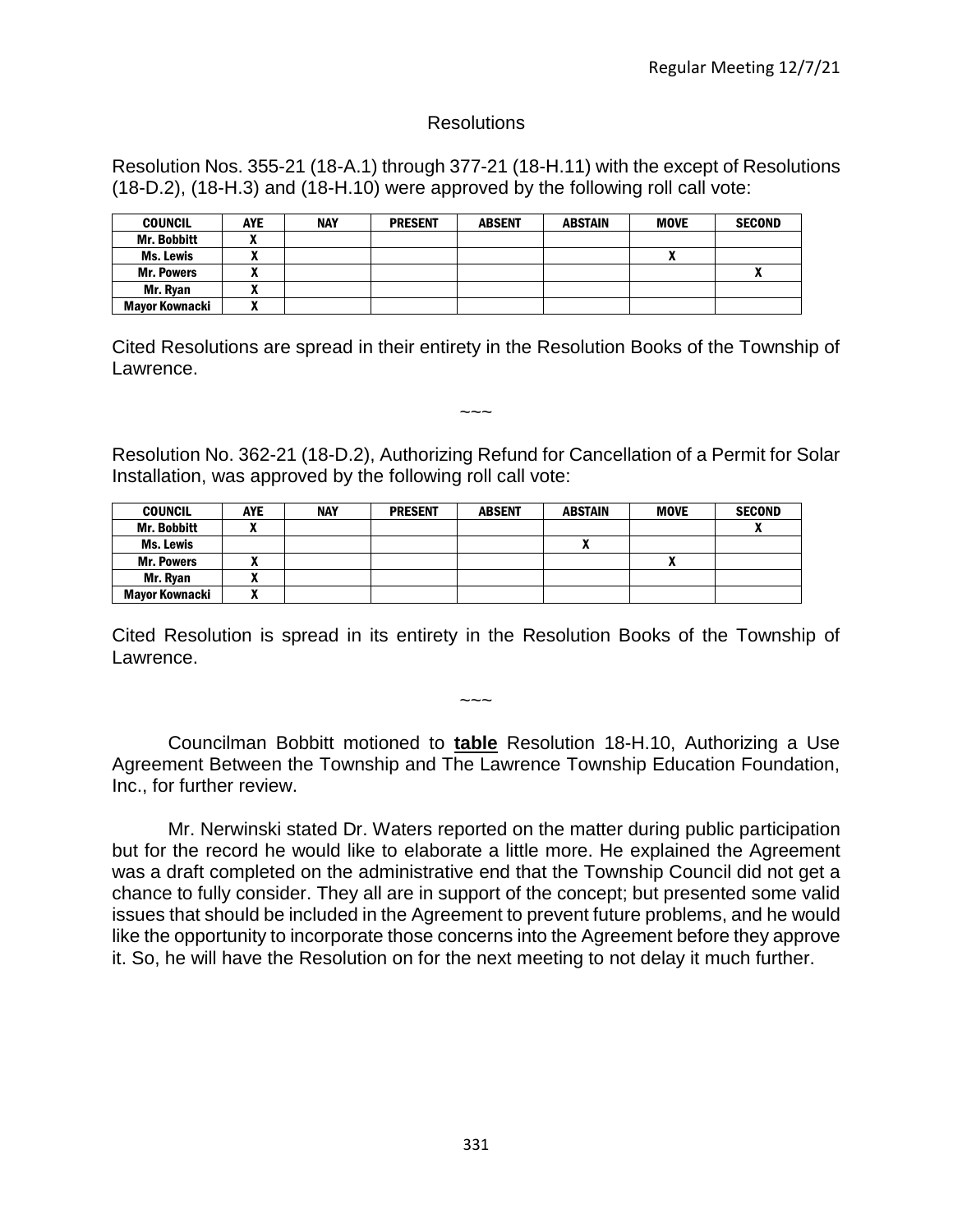COUNCIL | AYE | NAY | PRESENT | ABSENT | ABSTAIN | MOVE | SECOND Mr. Bobbitt | X | | | | | | | X Ms. Lewis | X Mr. Powers X Mr. Ryan | X | | | | | | | | | X X Mayor Kownacki X

Resolution No. 376-21 (18-H.10), was **TABLED** by the following roll call vote:

Cited Resolution is spread in its entirety in the Resolution Books of the Township of Lawrence.

---

## **Council Initiatives/Liaison Reports –**

Councilwoman Lewis thanked the Public Works Department and the Recreation Department for the awesome Holiday Display and Event they had outside last Friday, and advised that they are planning another event where they will be driving around town to see all the lights and select a winner for the Holiday House Decorating Contest. She also thanked the Municipal Manager for posting the Volunteer Awards and stated she hopes they can generate some really great applications.

Councilman Bobbitt thanked the Municipal Manager for adding some additional help to the Growth and Redevelopment Committee, and advised that the Environmental and Green Advisory Committee is doing well, as they are continuing to work on the Stormwater Management issues and trying to create helpful writeups for the Planning Board and Zoning Board.

Councilman Ryan also thanked the Public Works Department and the Recreation Department for the great job they did on the Holiday Display and extended kudos to the Police Department on the great job they did in collecting food at the Holiday Display for the Food Drive they had on Sunday. Mr. Nerwinski stated that Ms. Bergen, Superintendent of Recreation, advised him that they gave out over 470 bags of food which is not something you normally get from a holiday display drive-thru; but, he thinks with this little pivot from the pandemic they have stumbled upon something really cool that people are really enjoying and something they should consider keeping in the future.

Mayor Kownacki reported Sunday, December 5, Councilman Ryan and he attended the Special Olympics Jingle All the Way 3K Run. It was a well-attended event with a lot of participants, and they had a great time. Also, Amazon had a big sign at the event and one of the representatives informed them that Amazon helped with the publishing of the event in addition to giving them a substantial donation as well as a \$5,000 check.

Mayor Kownacki reported that the Lawrence Township Veterans' Day Ceremony that took place in front of Town Hall was very good and thanked everyone involved for making it a successful event.